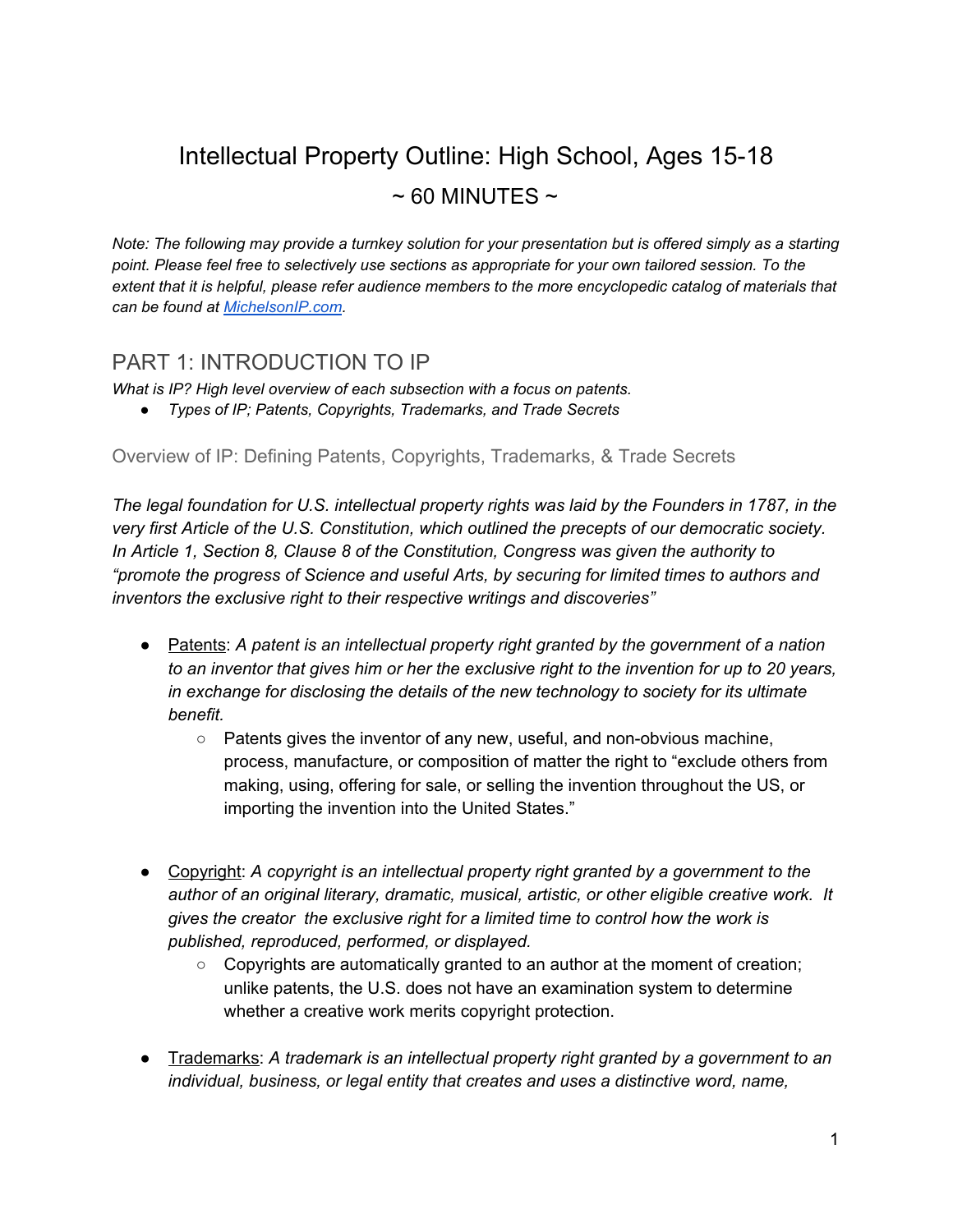*symbol, or device to distinguish its products or services from those from any other entity in the marketplace.*

- Trademarks are different from other IP rights in that they are not limited in duration, trademarks are granted in perpetuity, and they exist only in conjunction with commercial activity.
- Trade Secrets: *Trade secret law is a source of protection for intellectual property that serves as an alternative to patent or trademark law; requiring that the intellectual property not be publicly disclosed.*
	- Trade secret law provides indefinite future protection, so long as the trade secret stays a secret; and offers protection and prevents the disclosure or use of the trade secret by one whom the secret was disclosed in confidence.

## PART 2: IN DEPTH REVIEW OF PATENTS IN THE U.S.

The History of Patents & The U.S. Patent System

#### **The History of Patents -** *What are the origins of the patent system?*

- Patent-like incentives first appeared in ancient Greece in 500 BC, and continued to spread throughout Europe through the 1700s. Early patent systems reinforced the wealth of elites instead of the welfare and productive capacity of the whole of society.
	- British patent application fees, for example, were more than 11 times the per capita income of the average citizen. This restricted innovation to a small sector of the population.

#### **Foundations of Patent Protection -** *W hat is the rationale for issuing a patent?*

- **●** As the first country in the world to incorporate intellectual property rights in its national constitution, America's founders viewed intellectual property rights as vital to the nation's economic survival.
	- **○** They consciously designed a patent system that would do what no patent system had ever done before — **stimulate the inventive genius and entrepreneurial energy of the common man**.
- The founder's philosophy of the value of intellectual property rights can be explained with two justifications:
	- Bargain Theory: In exchange for inventing something useful, society gives the inventor the exclusive right to his invention for a limited time, after which it goes into to the public domain and belongs to society.
	- Natural Rights Theory: Discusses the inventors' inherent rights of property. In exchange for disclosing to the public the nature and details of the invention, the Constitution authorizes the government to enforce the inventor's exclusive property right to that invention for a limited time.
- From these theories rose today's U.S. patent system, satisfying two broad goals: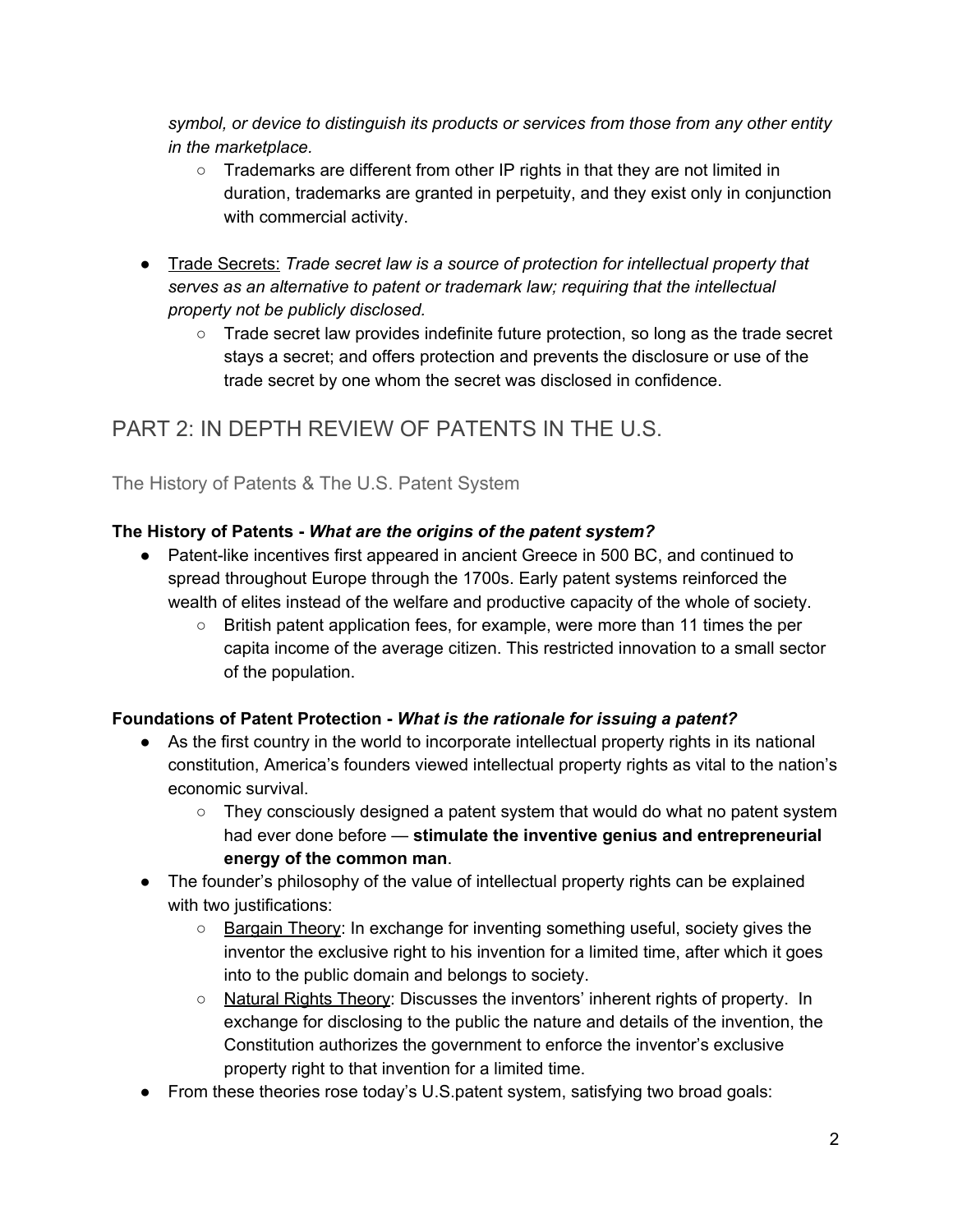- Stimulates invention: The inherent property rights of inventors and authors to their creations are protected, thereby helping to ensure that the wellsprings of creation and productivity do not dry up for lack of incentive.
- $\circ$  Is an effective tool for knowledge sharing: The benefits derived from these inventions and creations are ultimately harnessed to the public good through disclosure, thus promoting the progress of the nation and "the general welfare" of its citizens.

#### **America's Uniquely Democratic Patent System -** *H ow did the U.S. create a patent system for everyone?*

- In order to create a patent system that benefits everyone and facilities innovation, the founding fathers integrated **six unique democratic features into the U.S. patent system**:
	- Low fees: making patents affordable to ensure that all citizens, including the poor, could participate in the developing industrial revolution.
	- Simplified application procedures
	- Disclosure of new technology developments
	- World's first examination system of patents for validity
	- No "Working Requirements" reduced monopoly control
	- A new technology marketplace
- As a result, these unique features of the U.S. patent system greatly expanded the number of inventors in our nation, and led to a dramatic surge in innovation not seen anywhere in the world before.

#### **The Patent System and U.S. Economic Growth -** *How has the patent system supported U.S. Economic Growth?*

- The U.S. patent system stimulated invention and economic growth and quickly became the unrivaled leader of the Industrial Revolution.
	- By 1870, the U.S. was patenting more than 5x the number of inventions as Britain, even though their populations were nearly equal in size.
- The patent system's central role in fostering innovation can be seen in the patenting spikes that occurred with every major industrial breakthrough.
	- $\circ$  1880s major surge in patenting, with the annual number of new patents issued jumping from 12,000 in the 1870s to  $\sim$  20,000 in the 1880s. This patent boom corresponded with rapid advances in the emerging railroad, telegraph, telephone, and electric light and power industries.
	- 1900s similarly, during the birth and early-stage growth of the automobile and aircraft industries. Patents granted at this time doubled from 20,000 per year to 40,000 per year.
	- 1980s when the personal computer and emerging high-tech industries propelled us toward the age of the Internet. Patenting levels then increased from approximately 80,000 to 100,000 each year.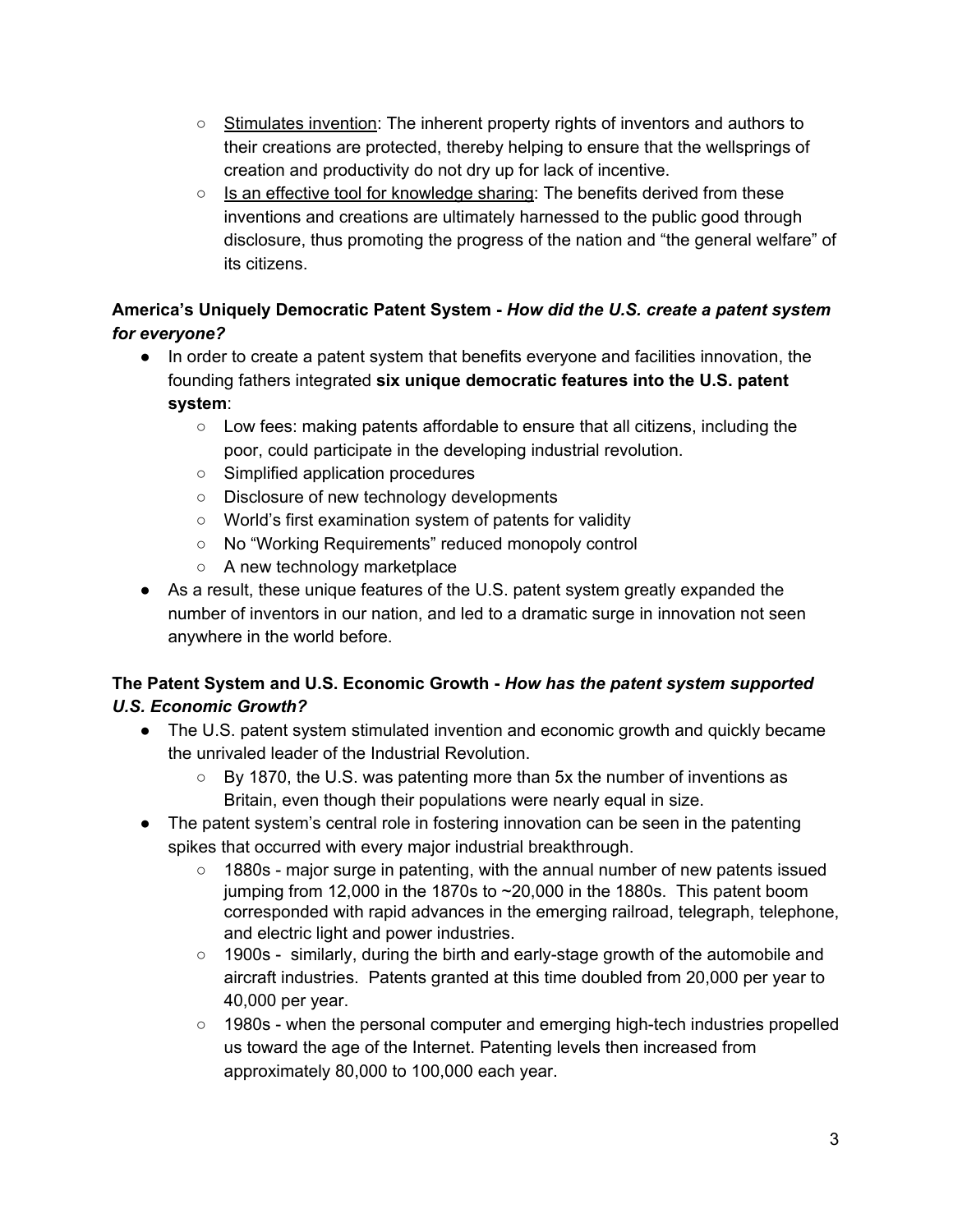○ Today, with the rise of the internet, social media, and smartphones over the last two decades, the number of patent applications filed each year with the USPTO has surged fourfold. In 2014, the USPTO received 578,802 applications, 300,678 of which received a patent.

Requirements and Limitations of Patentability

#### **Criteria for Patenting -** *What, Exactly, Can You Patent?*

- Title 35 of the United States Code, also known as "The Patent Act," says that a machine, manufacture, process, or composition of matter can be patented if it demonstrates the following three characteristics:
	- Novelty
	- Non-obviousness, and
	- Utility
- Patentable inventions fall into one of two categories: products or processes.
	- $\circ$  You cannot patent ideas; the most important reason why one thing is patentable and another is not lies in the difference between ideas and applications.
	- You cannot patent mathematical formulas, a law of nature or a natural phenomena; they all exist independently of human intervention, making this knowledge freely available.
- The highest hurdle facing inventors is non-obviousness requirement; the vast majority of rejections at the patent office are for obvious reasons.

#### **● Camera phone example:**

- Inventing the camera phone was not so obvious in meeting the non-obviousness patent requirement.
- While composed of well-known and widely-available components, combining the two did satisfy the non-obviousness requirement because it became more than the sum of its parts, and met a large and previously-unfilled need in the marketplace.
- This is apparent as we see millions of people who take selfies everyday.
- The Patent Act provides two other types of patents, plant and design patents; requirements for plant and design patents are substantially the same as those for utility patents but instead of novelty, utility, and non-obviousness:
	- The criteria for plant patents are novelty, **distinctiveness**, and non-obviousness.
	- The criteria for design patents are novelty, **ornamentality**, and non-obviousness.

#### Patent Enforcement Actions

#### **Enforcing Patent Rights -** *How are patent rights protected?*

#### *Patent Law and Enforcement*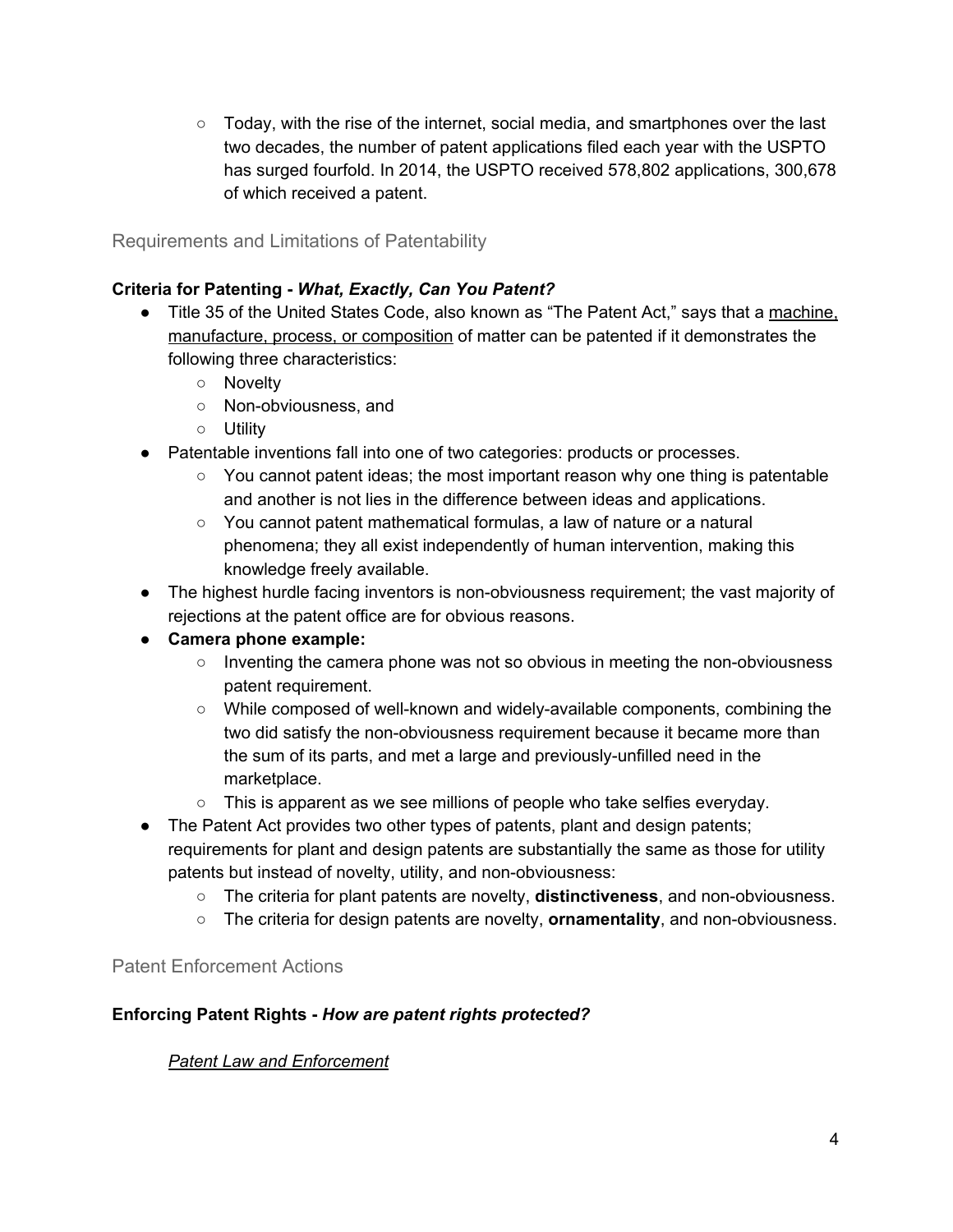- Patents can be enforced by their owners in U.S. federal courts. It is up to the owner of the patent, the "patentee," to enforce it against infringers by filing a civil case in federal court for patent infringement.
	- $\circ$  It's important to note that patent rights only exclude others from using the patentee's invention; patent holders have the legal right to exclude others from making, using, selling, or importing the patented invention throughout the U.S.
- Patent infringement occurs regardless of the infringer's lack of knowledge of the patent or their intent to infringe it.
- In modern times, patent enforcement has become a long and very expensive process. Patent litigation serves a vital function in society by settling the validity and disputed ownership of patent rights so these can be commercialized into new products, services, and medical treatments.

#### *Patent Infringement*

- If the patentee believes their patent is being infringed, they should first hire a patent trial lawyer; the lawyer will evaluate the patent and the accused device or process to provide a legal opinion about whether or not an infringement exists.
- If infringement is found, options for pursuing a patent infringement claim include:
	- Demand that the alleged infringer stop infringing and pay damages for past infringement.
	- Offer the alleged infringer a license to practice your invention for money, called "royalty."
	- Ignore the infringement, or postpone any action for a time.
	- File a patent infringement lawsuit in federal court against the alleged infringer.

#### *Litigation vs. Licensing*

- The best option for pursuing a patent infringement claim depends on the patentee's objectives.
	- Litigation If the objective is to stop a competitor from offering a competing product that infringes one's patent, the patentee has to file a lawsuit and pursue it to completion. However, litigation is costly, anywhere from \$1million to over \$10 million.
	- Licensing If the objective is to obtain royalty for the use of one's invention, the patentee may be able to negotiate a license agreement without the need for litigation.

#### **Should You Take the Claim to Court?**

- **●** While time consuming, successful patentees can reap huge monetary damages for another's patent infringement and possibly increased market share.
- **●** Once the decision to enforce a patent through litigation, a series of complex steps begins to determine the who, what, where, when, and how of events.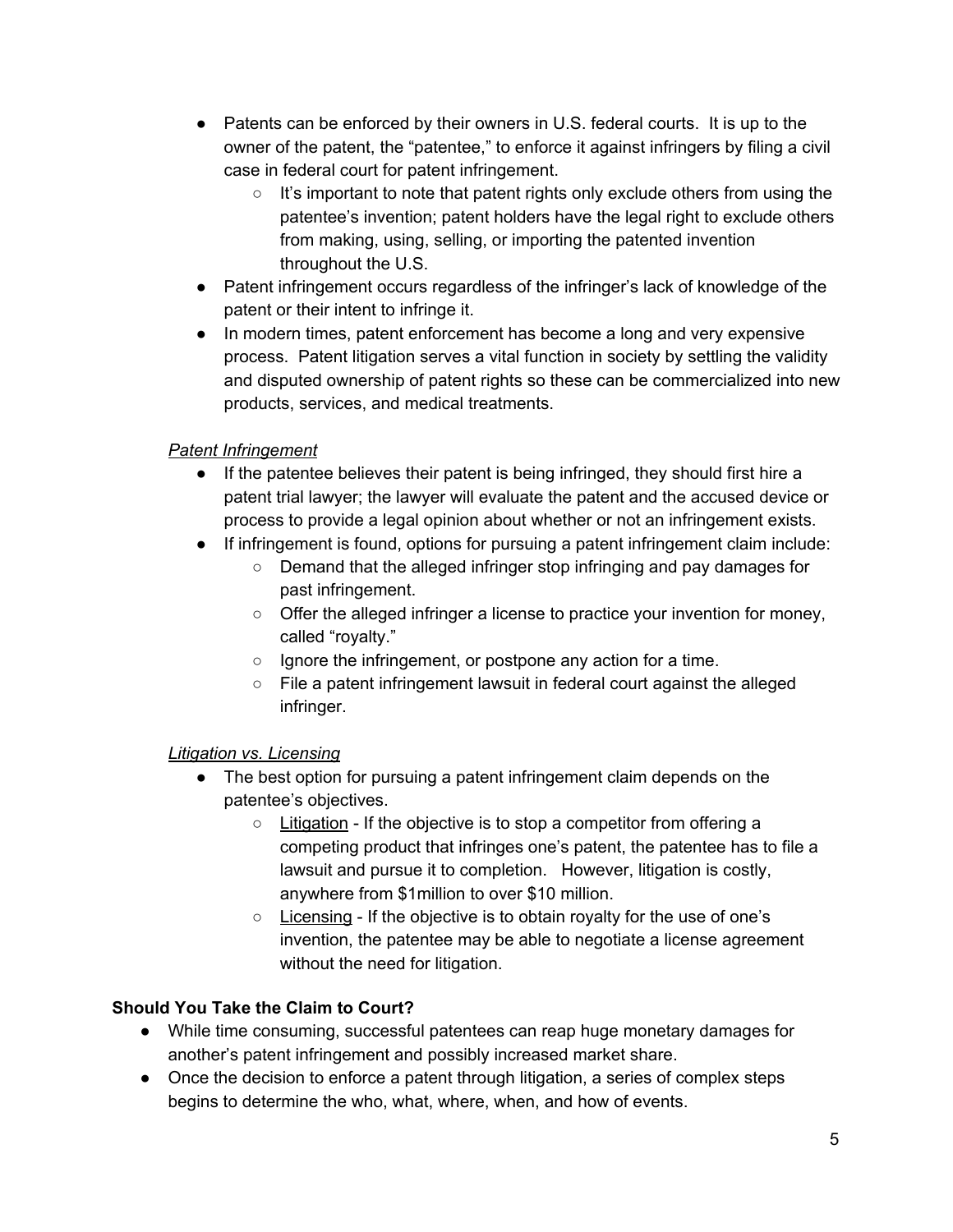- **○** Who determine the corporation or individual(s) who infringed and whether they should be sued individually or collectively.
- **○** What create a claim chart detailing your patent claims and the product or service that has infringed upon them.
- **○** Where Determine your location or "venue" options and select the one that aligns most closely with your objectives.
- **○** When Once infringement has been discovered, the claim should be filed as soon as you have sufficient evidence to prove the claim.
- **○** How Plaintiffs may select whether their claim is decided by a judge or jury. The complexity of the case often informs this decision.

#### **Mediation and Arbitration** *- What are the alternatives to litigation?*

- The high cost, delay, and disruption of litigation motivate many adversaries to seek alternatives to litigation to resolve their disputes. Two popular alternative dispute resolutions are mediation and arbitration.
	- Mediation is simply an exchange between adversaries overseen by an individual with expertise and/or training in helping parties reach an agreement.
	- $\circ$  The main difference between mediation and arbitration is decisiveness. Mediations result in settlements only if all parties agree to a resolution. In most arbitrations, the parties agree to be bound by the decision of the arbitrator(s).
- Alternative dispute resolutions are often faster, less expensive, and more private, as compared with public lawsuit procedures.
	- $\circ$  The driving force behind ADR is confidentiality. The interactions among the parties and the mediators/arbitrators can be kept confidential, as can any settlements reached.

#### **Conclusion**

Intellectual Property (IP) rights are vital to a nation's economic survival; IP comprises an astonishing 38 percent of total U.S. GDP today, and represents 80 percent of the market value of all publicly traded companies in the U.S. As a result, any young person today who does not understand the basics of intellectual property--and its value and role in science, business, and arts professions--will find him or herself at a distinct disadvantage in the world of tomorrow.

- Over the last 40 years, intellectual property has grown from an arcane, narrowly-specialized legal field into a major force in American social and economic life.
- Intellectual property is now the chief engine of wealth creation and economic growth in the world.
- America's patent system helped create the most successful economy on the face of the earth. The Founders designed the world's first democratized intellectual property system, precisely because they believed in the ingenuity of the common citizen.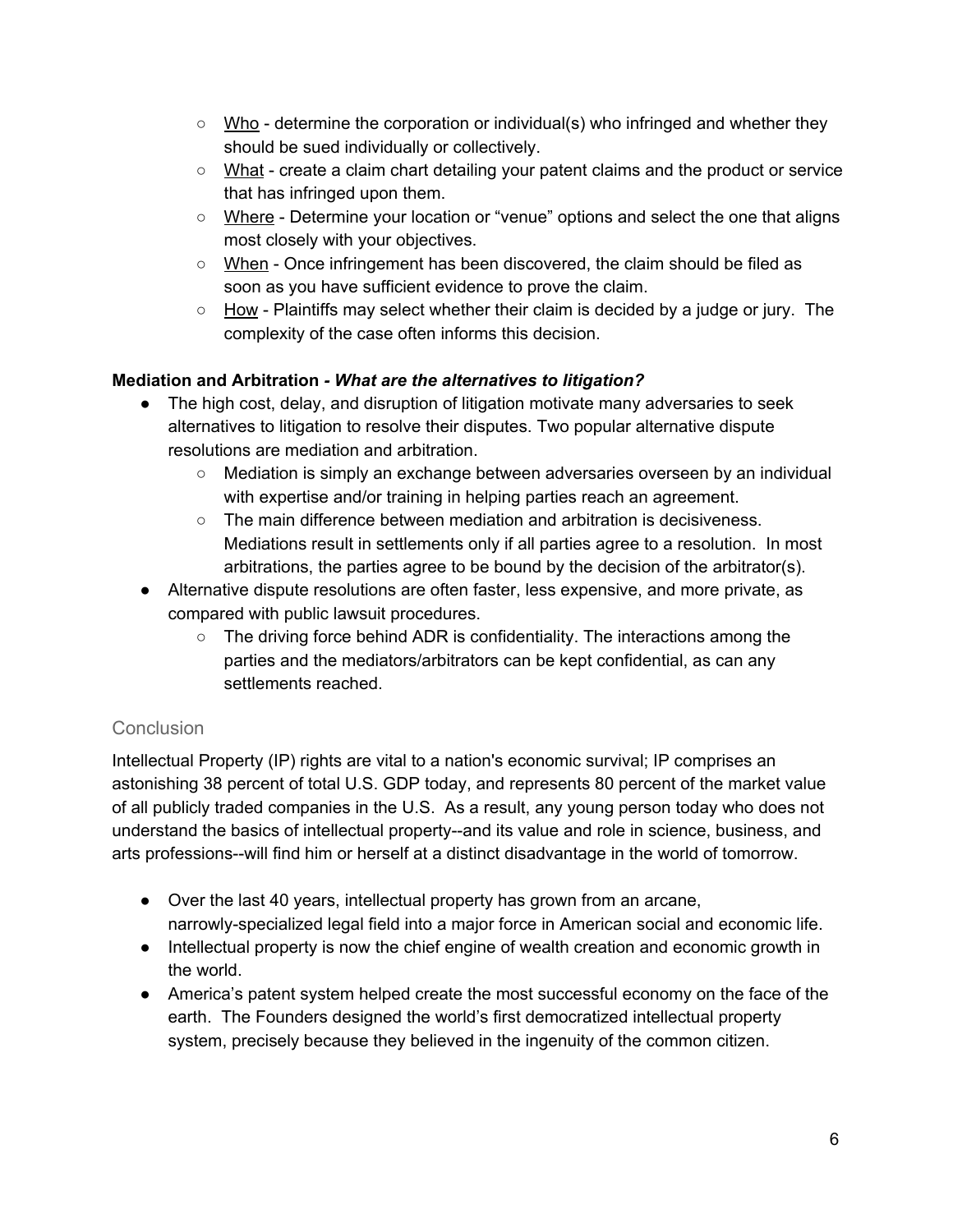## PART 3: SUPPLEMENTAL IP SECTIONS

#### Copyright

*A copyright is an intellectual property right granted by a government to the author of an original literary, dramatic, musical, artistic, or other eligible creative work. It gives the creator the exclusive right to control how the work is published, reproduced, performed, or displayed.*

- Copyrights are automatically granted to an author at the moment of creation; as a result the work is protected by copyright laws without registration.
	- $\circ$  A copyright holder has the right to prevent unauthorized use of their work but that right comes into conflict with the First Amendment right to free speech - resulting in the doctrine of "fair use."
	- Under certain conditions, others may use some portions of a copyrighted work under "fair use" provisions.
- Patents and copyrights seemingly try to accomplish similar goals, protect the property rights of creators, but they are distinct from one another in important ways.
	- Determining merit can be far more subjective for a creative work than for patent eligible inventions. For this reason, the U.S. does not have an examination system to determine whether a creative work merits copyright protection. This is not the case with patents.
- **● Copyright infringement case in the music industry:**
	- The most significant copyright infringement case in recent years concerning music was the March 10, 2015, verdict against Robin Thicke and Pharrell Williams, the performer and primary songwriter-producer of the 2013 pop hit "Blurred Lines."
	- $\circ$  A federal jury ruled that Thicke and Williams committed copyright infringement by using elements of the 1977 Marvin Gaye classic "Got to Give It Up." The jury awarded Gaye's family \$7.3 million.
	- $\circ$  The case is significant as it challenges the growing practice in contemporary music production of incorporating elements of the work of other artists.

### **Trademarks**

*A trademark is an intellectual property right granted by a government to an individual, business, or legal entity that creates and uses a distinctive word, name, symbol, or device to distinguish its products or services from those from any other entity in the marketplace.*

- The original purpose of a trademark was to indicate the origin of goods and services to protect the public from confusion.
	- $\circ$  Trademarks developed into quarantees of quality and an avenue for branding.
- **● Nike trademark "Swoosh" example:**
	- Nike's "Swoosh" logo plays a significant role in the company's \$106 billion shoe and apparel business.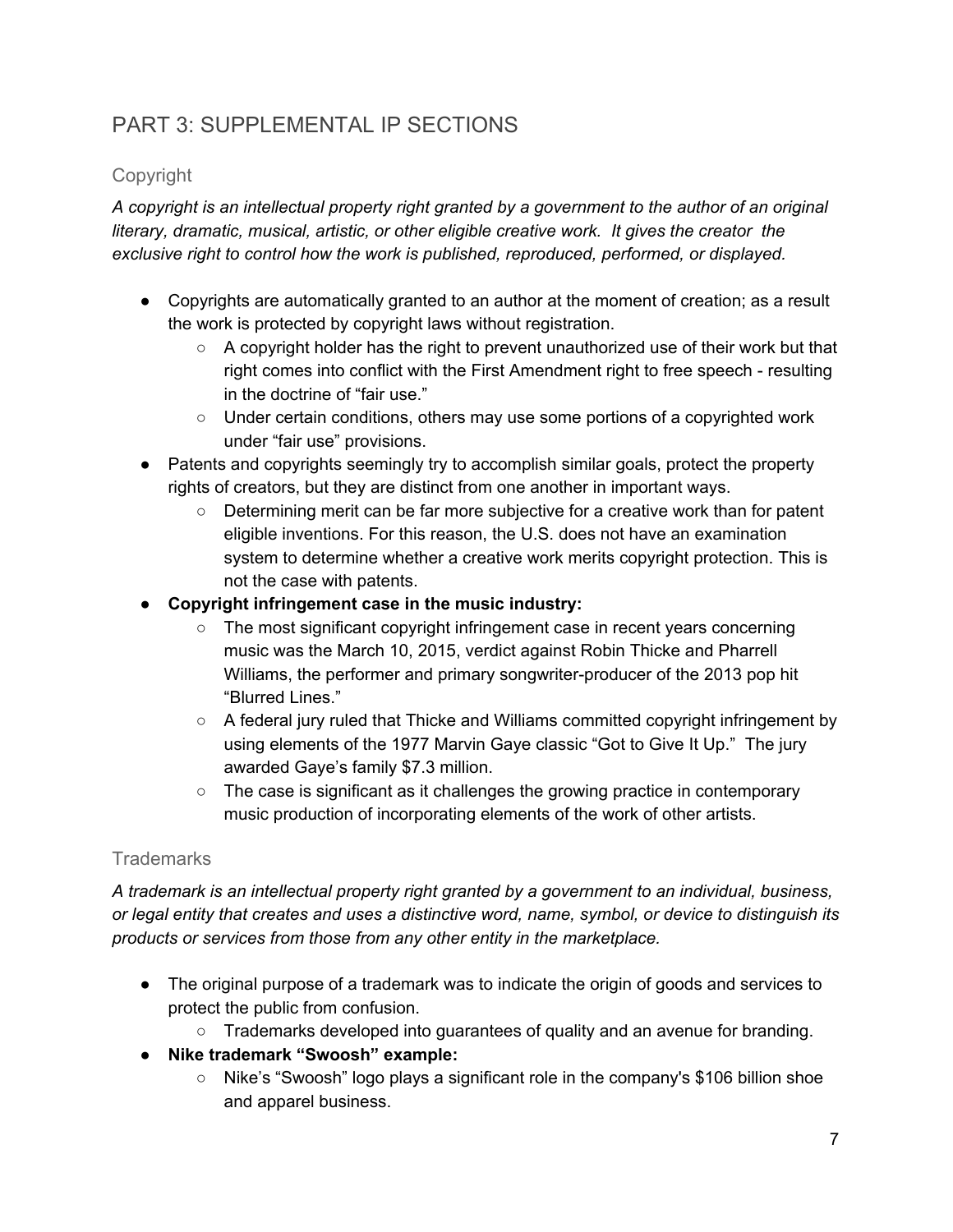- Nike registered the logo with the U.S. Patent and Trademark Office in 1971. Nike founder paid a mere \$35 for the design but today, the logo is worth an estimated \$20 billion.
- $\circ$  The logo is also recognized around the world as a symbol of Nike's quality workmanship and design. Also, its vital role in protecting Nike's market share and reputation explains why the company so strenuously protects its trademark rights from being infringed by counterfeiters.
- Trademarks offer similarities with other IP rights through
	- The power to encourage and reward creative enterprise.
	- The goal of marshaling the benefits of creative endeavor to the public good.
- Trademarks are different from other IP rights in three key areas:
	- The legal foundation comes from the commerce Clause of the Constitution, giving Congress the authority to regulate interstate commerce and enact whatever is necessary.
	- They are not limited in duration; trademarks are granted in perpetuity as long as they are not abandoned by the owner.
	- $\circ$  They exist only in conjunction with commercial activity. A trademark cannot be obtained by mere adoption, they can only be acquired through commercial use via the sale of goods and services.

#### Trade Secrets

*Trade secret law is a source of protection for intellectual property that serves as an alternative to patent or trademark law; requiring that the intellectual property not be publicly disclosed.*

- Trade secret is an alternative and valuable way to protect intellectual property.
	- $\circ$  Trade secret law requires that the intellectual property not be disclosed, whereas patent and trademark law require just the opposite.
	- The subject matter of a trade secret may be anything that derives value by not being publicly known can be a protectable trade secret.
- **● Coca Cola trade secret example:**
	- $\circ$  The vault which holds the secret formula for Coca Cola may be the most valuable trade secret in the world.
	- $\circ$  The company presents the formula as a closely held trade secret only known by a few employees, as a key publicity, marketing, and intellectual property protection strategy.
- Advantages of trade secret law:
	- Trade secrets provides indefinite future protection, so long as the trade secret stays a secret.
	- Trade secret protection prevents the disclosure or use of the trade secret by one whom the secret was disclosed in confidence.
- Disadvantages of trade secret law: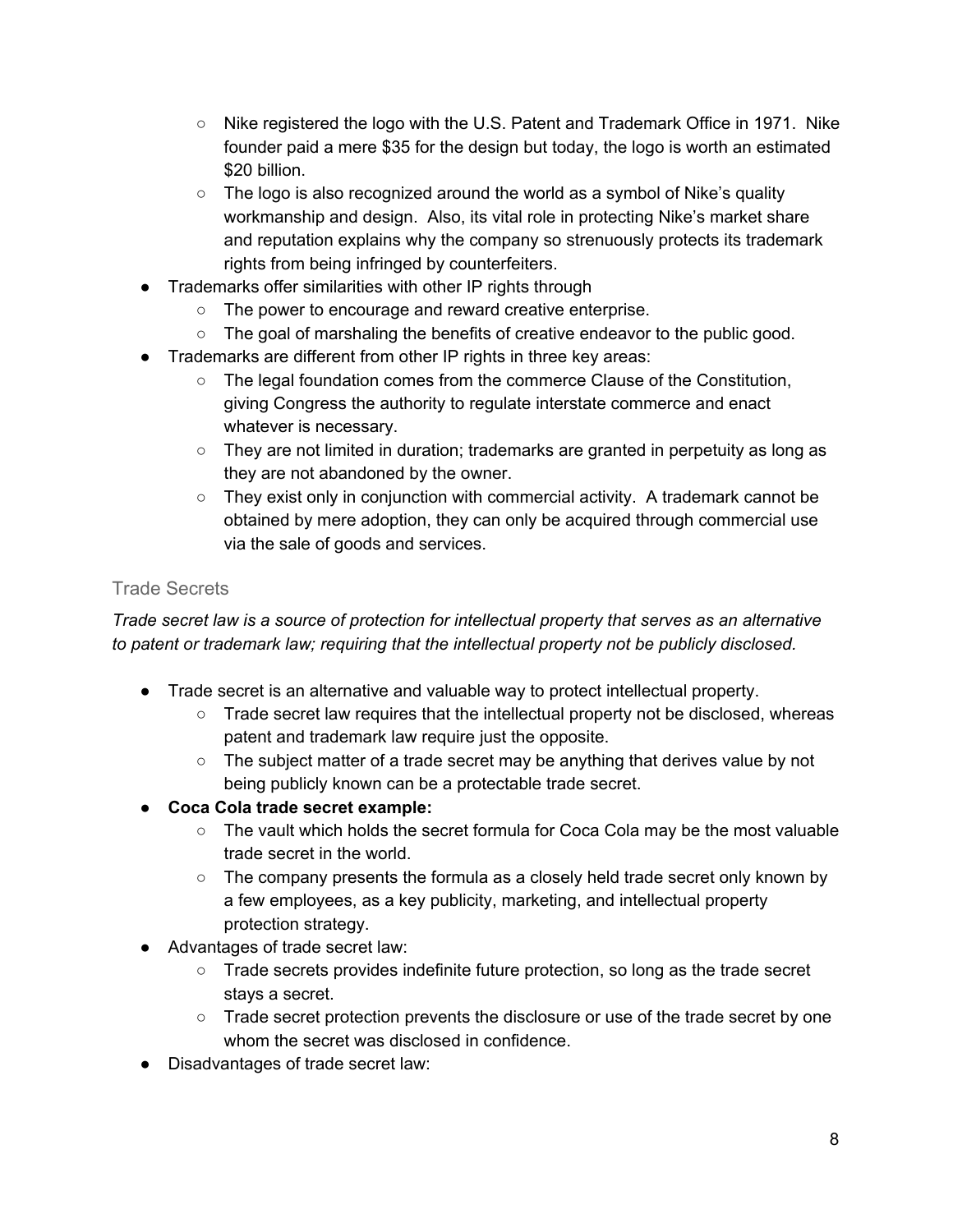○ Trade secret law does not offer any protection against the use of the same intellectual property that is independently derived or reverse engineered by a competitor.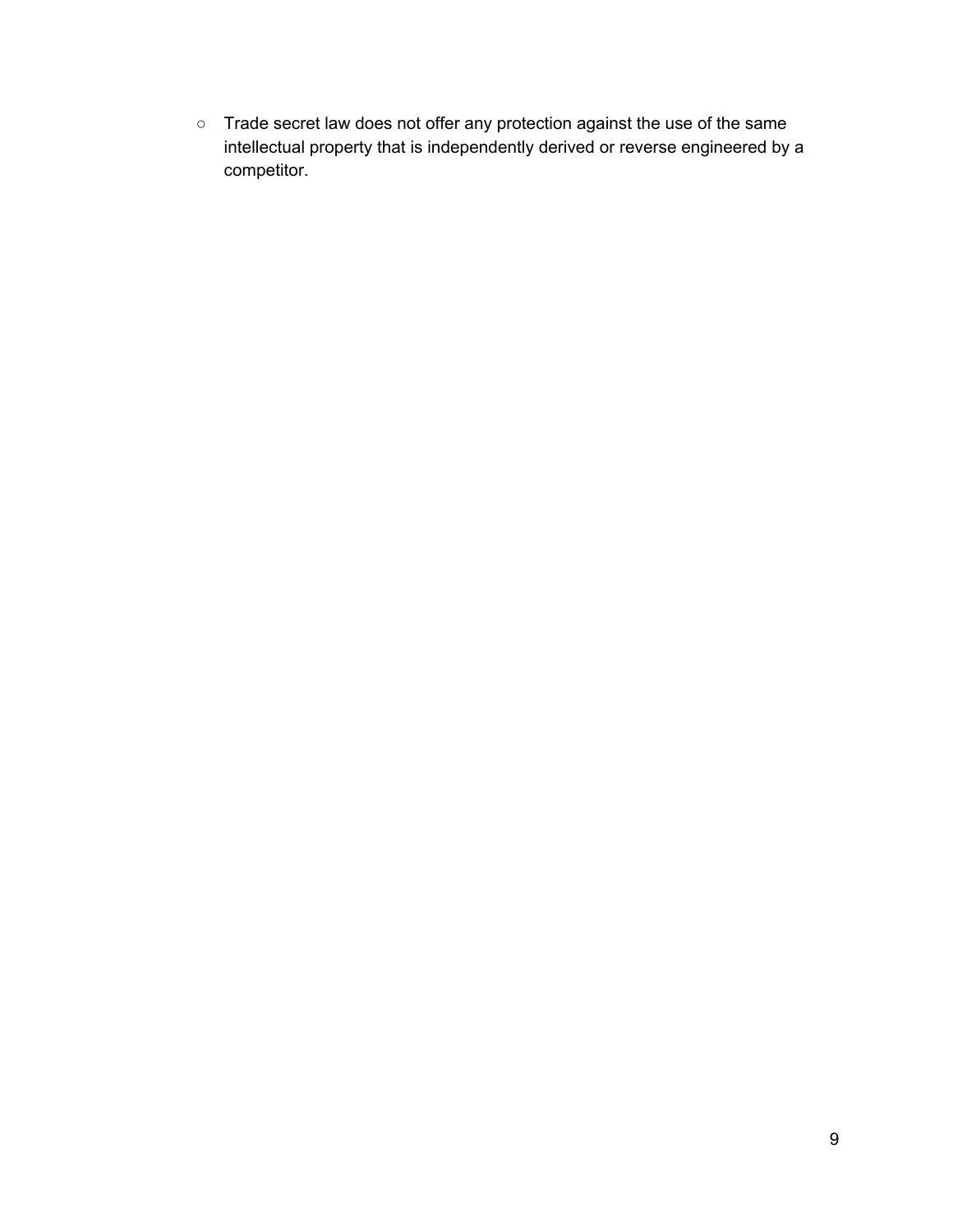#### **KEY TERMS**

**Arbitration** - is a process in which the parties to a dispute present arguments and evidence to a dispute resolution practitioner (the arbitrator) who makes a determination.

**Bargain Theory -** The premise that people will be encouraged to invent new products and services that benefit society if they are likely to profit by doing so.

**Complaint** - A legal document filed that sets out why the filing party believes their claim against the defendant is valid.

**Copyrights -** A copyright is an intellectual property right granted by a government to the author of an original literary, dramatic, musical, artistic, or other eligible creative work.

**Defendant** - The party against which an action is brought.

**Design Patents -** A type of patent granted to protect new, original, and non-obvious ornamental designs for articles of manufacture.

**Fair Use Provisions -** Allow the use of portions of copyrighted material for specific purposes, including, criticism, comment, news reporting, teaching, scholarship, and research, that ultimately serves the public interest in doing so.

**Intellectual Property -** Creations of intellect, such as inventions and artistic works.

**License** - An agreement made with the patent owner for permission to make, use, offer to sell, sell or import the patented invention, usually based upon payment of a fee.

**Litigation** - An action brought in court to enforce a particular right.

**Mediation** - Is simply an exchange between adversaries overseen by an individual with expertise and/or training in helping parties reach an agreement.

**Natural Rights Theory -** The premise that the product of mental labor is by all rights the property of its creator, no less than the product of physical labor is the property of its creator (or of the person who purchases it from that creator).

**Non-obviousness -** A patent requirement that ensures that the idea is inventive.

**Novelty -** A patent requirement that ensures that the idea is new.

**Patent -** A patent is an intellectual property right granted by the government of a nation to an inventor that gives him or her the exclusive right to the invention for up to 20 years, in exchange for disclosing the details of the new technology to society for its ultimate benefit.

**Patent Infringement** - Is a strict liability violation where you do not need to know that you are infringing a patent, or that a patent even exists to be liable for patent infringement.